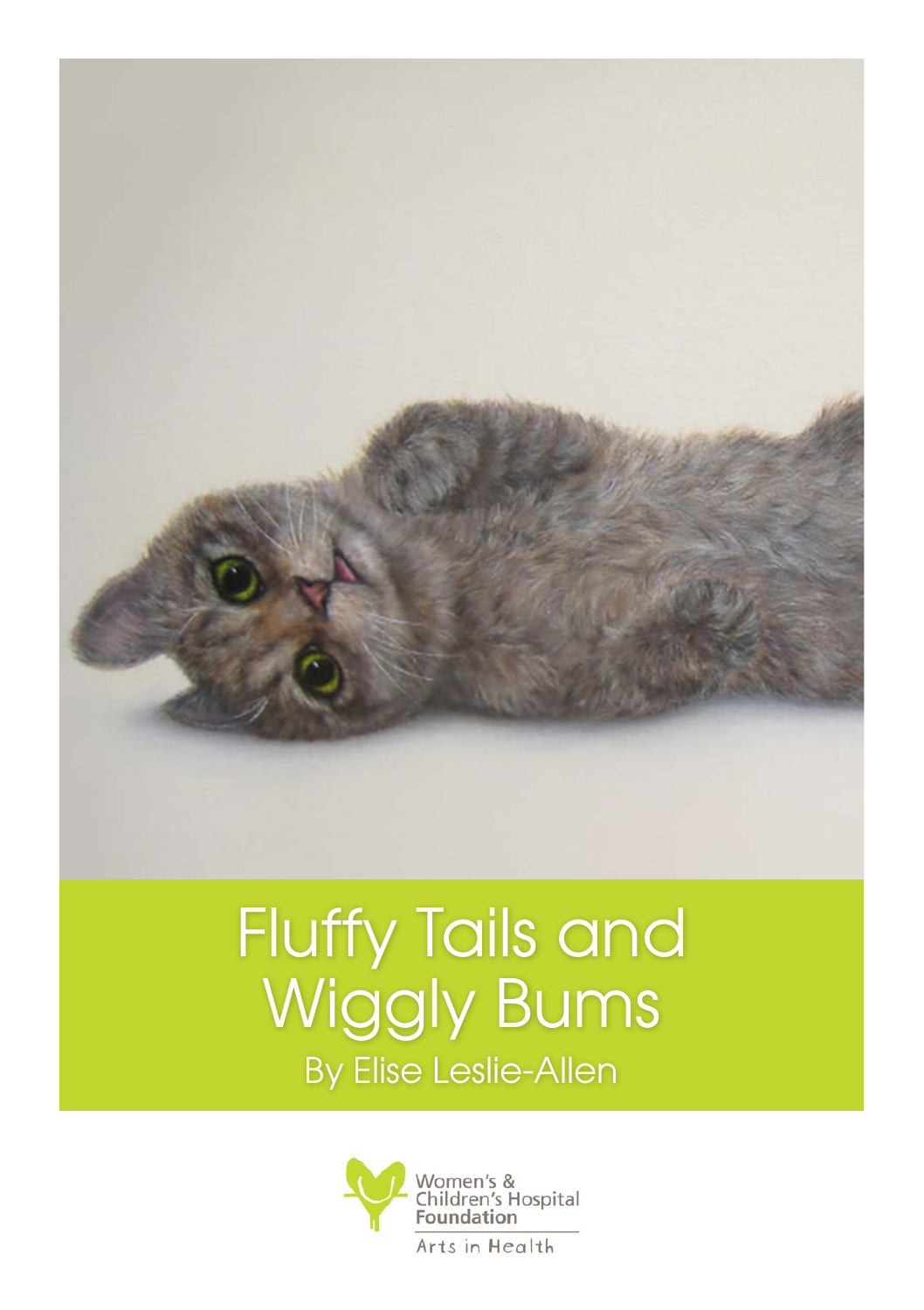

Image: detail of *Sprung!*



Image: detail of *I'm not eating that now!*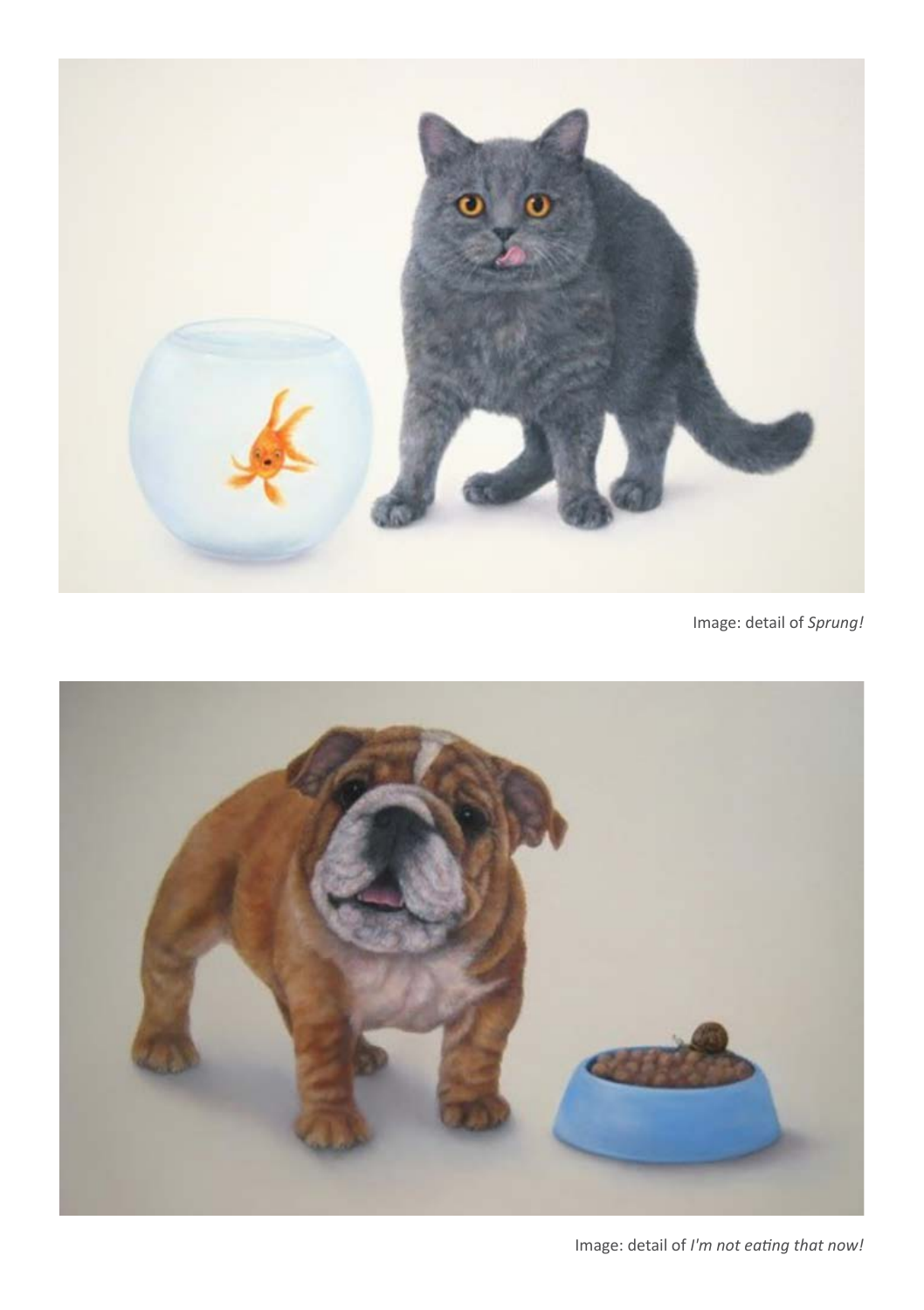Elise was born in Adelaide and has worked as a clinical psychologist for over 35 years. She has always been dedicated to animal welfare and has incorporated the presence of her pet dogs into her private psychology practice as research has shown that animals can assist in treatment and recovery – as well as making the working day more enjoyable for everybody!

Elise describes '*Fluffy Tails and Wiggly Bums*' as a celebration of the beauty, joy and fun that domestic animals bring to our lives. "*I am inspired by their unique personalities and behaviours which I try to capture in their individual portraits. My works are designed to inspire empathy and compassion for all animals in both children and adults*".

"*He liveth best who loveth best all creatures great and small*." - Samuel Taylor

Although Elise is descended from a long line of artists in her family, surprisingly she did not start painting until 2007. Oil paints on linen or canvas is her preferred medium, mastering time-consuming fine brush work, whist maintaining humour and a playfulness in her pet portraits.

Elise has won various awards at the Royal Agricultural and Horticultural Society of SA, the Adelaide Cathedral Art Show, LightSpaceTime International Art Competition, and is an invited Artist at the Victor Harbor Art Show as well as the Blackwood Rotary Art Show.

In 2011 she was awarded the Special Art Prize at the Adelaide Royal Show and won a solo exhibition of her animal paintings at Art Images Gallery in Norwood.

Elise would like to acknowledge her models: Bertie (Red British Bulldog), Blossom (White British Bulldog), Hulk (Chihuahua), Dexter (Devon Rex), Lottie (Blue Smoke Persian), Edwina (West Highland White Terrier), Heathcliff (British Blue Shorthair), Detective Chief Inspector, Barnaby (Tabby), Honey (Bunny), Bella Mae Wright (Maltese/Poodle), Percy (White Persian) and Portia (Silver Tabby).